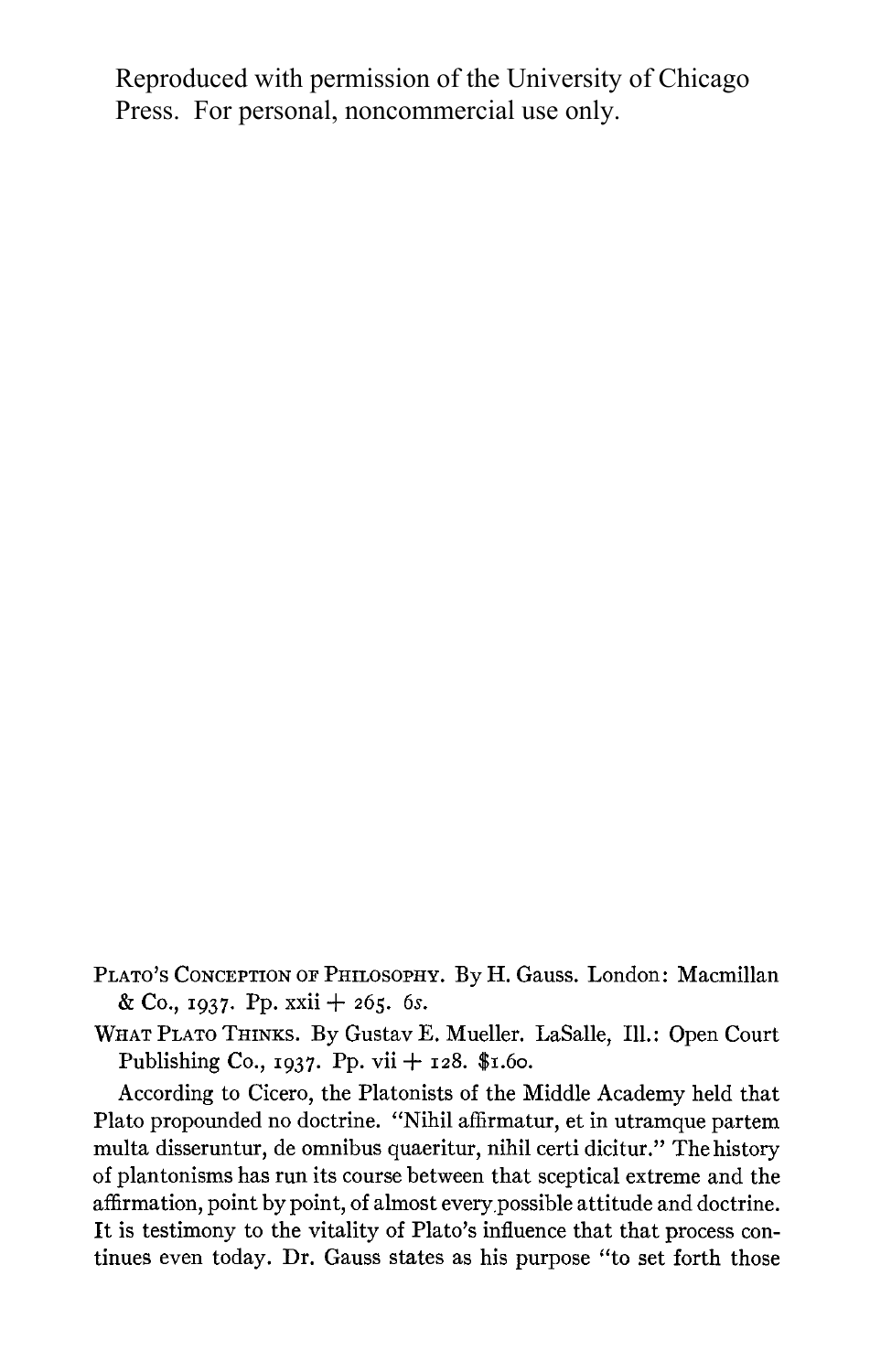**teachings of his [sc., Plato's] that are, as it seems, of a permanent value, that have influenced all subsequent thought, and that, lastly, may help even us in our own philosophical efforts." The source of his pronouncements is consequently not limited to the Dialogues, but embraces "the right kind of philosophy, or the philosophia perennis, as it is sometimes called" (to be set forth in a second volume, The First Principles of Platonism), derived from the tradition of Christian Platonism. Consequently when Dr. Gauss finds Plato doctrinally inconclusive or at fault, and that seems to be the case frequently, he can have recourse to those later Platonists, St. Paul, St. John, Plotinus, St. Thomas, the Cambridge Platonists, Dean Inge, or A. E. Taylor.** 

**The first half of Dr. Gauss's book is devoted to a statement of what Platonism is not. To show that Platonism does not conform to any of the well-known types of philosophy, the four types of philosophy enumerated by Windelband as characteristic successively of Aristotle and his predecessors, the post-Aristotelian philosophers, the medieval philosophers, and Kant and his followers are examined in four successive chapters. Platonism is not a natural philosophy, nor concerned with a summum bonum, nor comparable with a medieval Summa, nor an anticipation of the critical philosophy. It is, according to the last three chapters, a mode of life rather than a body of results. That that mode of life is explained in terms of the character of the philosopher (he possesses no absolute knowledge) and the means which he disposes for convincing his audience is not without significance, since these considerations are somewhat more reminiscent of the tradition of ancient rhetoric than of any philosophic tradition.** 

**Dr. Gauss has written a book of great moral earnestness and sentiment; it contains rightly little pretense to historical erudition and evinces none of the dialectical subtlety one might properly expect of a Platonist. Since Plato criticized the erroneous aspirations of natural philosophers, moralists, theologians, and epistemologists, his conception of philosophy differed, not in method or in doctrine, but in kind from that of his predecessors. But if Dr. Gauss is literal in his interpretation of the negative dialectic of Plato, he is even more painfully literal in his interpretation of the aims of those philosophers whom he sets against Platonism: it has become the fashion to refute Kant in the name of the philosophia perennis, but one would go far to find an interpretation of Kant more naive than that which Dr. Gauss states and annihilates. Philosophy, or Platonism, is an art, the possession of only a few; the philosopher is devoted to truth, careless of any other end, and lives his life under a vow. Professor A. E. Tayor has written the introduction for Dr. Gauss's book.** 

**Professor Mueller, like Dr. Gauss, is concerned with a living tradition.**